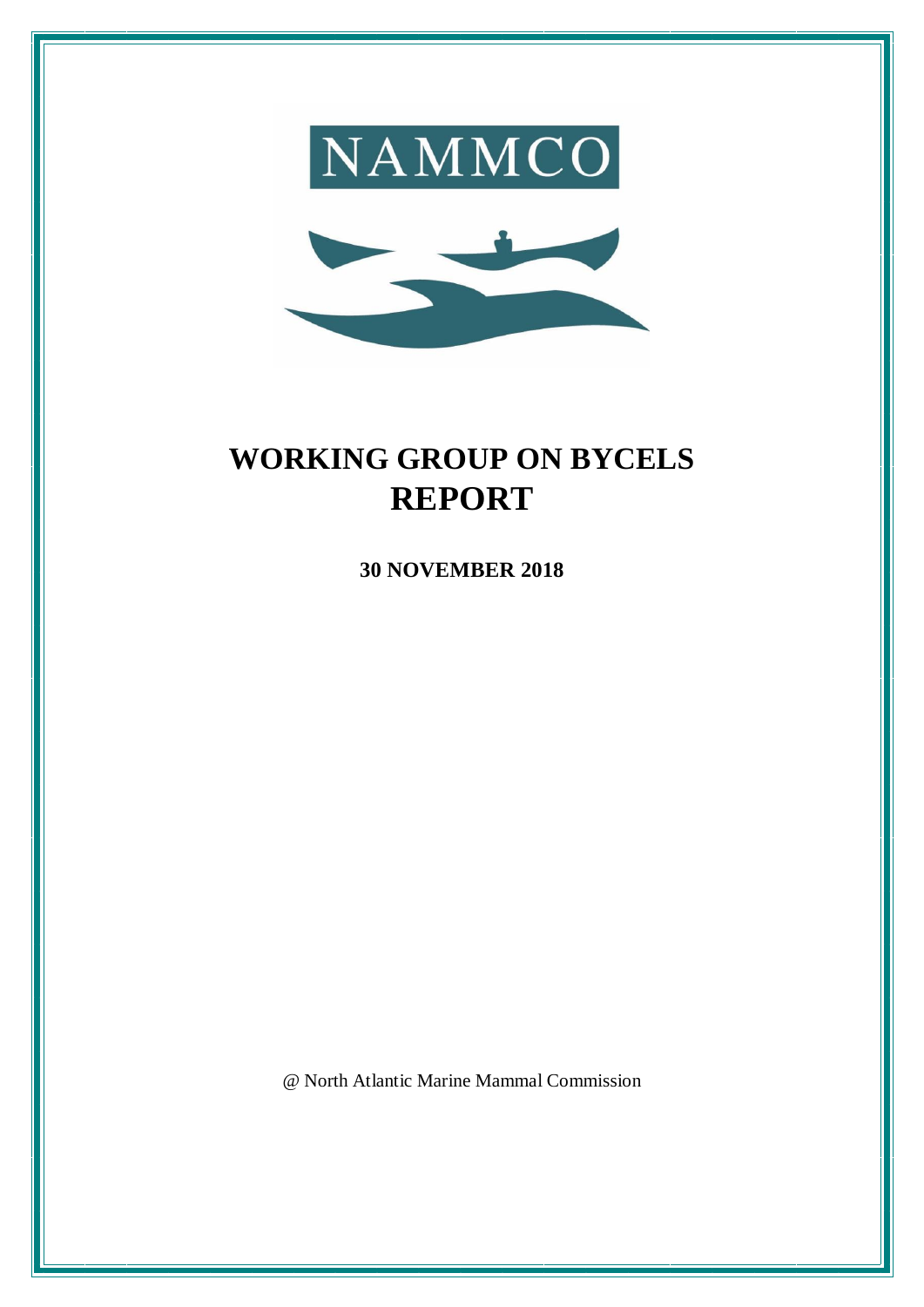Please cite this report as: NAMMCO (2018) Report of the NAMMCO Working Group on BYCELS 30 November 2018

# **NAMMCO**

*Postbox 6453, Sykehusveien 21-23, N-9294 Tromsø, Norway, +47 77687371[, nammco-sec@nammco.no,](mailto:nammco-sec@nammco.no) [www.nammco.no,](http://www.nammco.no/) [www.facebook.com/nammco.no/](http://www.facebook.com/nammco.no/)*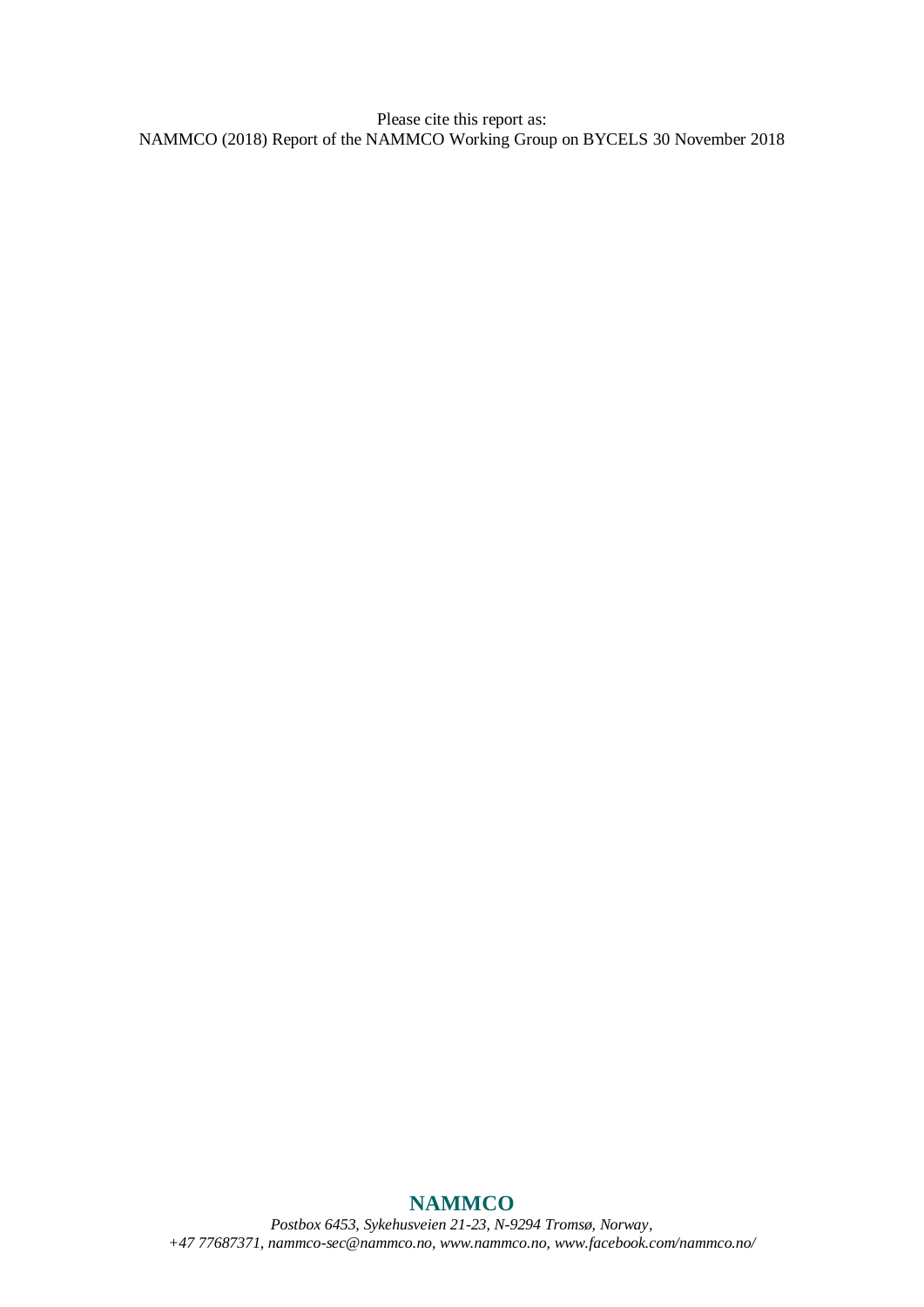The Working Group on By-catch, entanglements and live strandings (BYCELS) met on 30 November 2018. Present were Guðni Magnus Eiríksson (Iceland), Kathrine A. Ryeng and Hild Ynnesdal (Norway), Nette Levermann (Greenland), and Signar Petersen (Faroe Islands). Charlotte Winsnes participated from the Secretariat.

#### **Actions arising from the meeting**

#### **Secretariat**

- Define what kind of data base will be set up in the Secretariat
- Confer with SC WGBYCATCH on date requirement
- Investigate stranding networks and how these are working

#### **All members**

- Fill out and update the revised overview table (template)
- Commit to submit the data required
- Informe Parties and the Secretariat of special events

#### **1. OPENING REMARKS AND ADOPTION OF AGENDA**

The chair, Kathrine Ryeng, welcomed the participants to the meeting. The meeting reviewed and adopted the agenda and list of documents – appendix 1

#### **2. FOLLOW UP FROM THE LAST MEETING**

The discussion under this agenda item was structured around

- Table for information on by-catch, entanglement and strandings
- Guidelines

#### **Overview table**

The Secretariat had been tasked with standardising the information requested from member countries on by-catch, entanglement and strandings. Document NAMMCO/BYCELS-2018-02/02 represented a draft excel table with information gathered from reports of the CHM and national progress reports (NPR).

BYCELS discussed and revised the table with an emphasis on how to standardise the reporting to NAMMCO. As pointed out in other committees BYCELS underlined the importance of achieving an annual reporting routine where member countries report once a year on all required information for all committees. Presently the same information is being requested by different committees at different times and it generate different numbers. This may be a result of submitting data at different times of year.

BYCELS agreed on a report template – see appendix 2.

To ensure streamlining of data requests in NAMMCO, BYCELS proposed that a small group with representation from all Parties should look at the revised National Progress Report to define the data to be submitted. Looking at how and what is reported in other fora like the IWC and NEAFC could be informative. It was proposed that SC WGBYCATCH be consulted to harmonise the requested information as these two bodies will work with much of the same information.

BYCELS agreed to keep parties informed of special events and to look at how a stranding network could be set up.

Reporting of by-catch, entanglement and strandings in member countries where reviewed: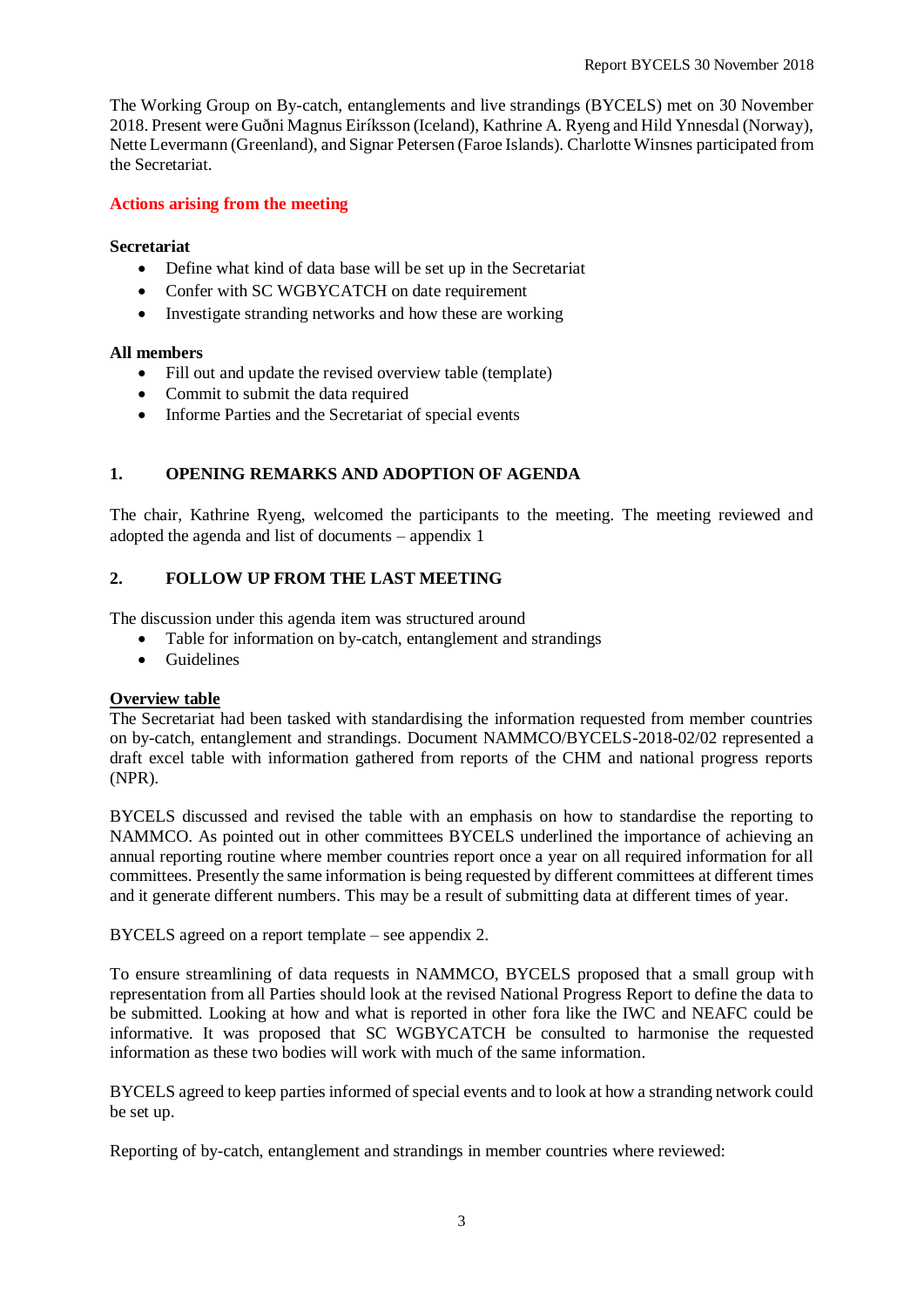#### **Faroe Islands**

Fishing vessels have to report everything they catch and if they catch marine mammals, they should specify which species. However, there is no systematic and controlled reporting of by-catch in the Faroes, but there is incidental reporting of different cetacean species by-caught. It is therefore difficult to know the level or extent of by-catch. There is no gill net fishing in shallow waters (usually representing a high risk for by-catch) but there are other fishing gear taking different species of marine mammals. Minke whales have been by-caught in trawls and pinnipeds in longlines.

Fishermen report via an electronic logbook or an ordinary logbook that goes to the Ministry. From 2019 it will be only electronic logbooks in use.

Reporting of strandings are sent to the Museum of Natural History on a voluntary basis. Reporting of lost fishing gear is mandatory.

#### **Greenland**

The reporting system in Greenland is a self-reporting system where all catches are reported to the Ministry of Fisheries, Hunting and Agriculture. For every marine mammal taken under license (this entails all whales and walrus, for seals only hunting permit and no license is required) the hunter or the responsible person (captain of the harpoon boat or the chosen leader in the collective hunt) is required to fill out a reporting form (Særmeldingskjema) that is submitted to the municipal authorities shortly after the hunt and later forwarded to the Ministry.

The report includes information about the hunter, his license and boat, description of the weapon used to kill the animal, serial number of the grenade in the case of a large whale, etc. Furthermore, it gives information on species, catch area and different kinds of biological data depending on the species e.g. for large whales: flensing place, body length, sex, reproductive state of females, stomach contents, weight of editable products and estimated time to death (TTD). Cases of struck and lost are also reported.

In addition, catches of all marine mammals are reported annually to PINIARNEQ.

Regulations require that entangled and stranded large whales and narwhal and beluga have to be reported immediately to the Ministry by hunters and fishermen. Only the large fishing vessels have electronic logbooks – all others report via ordinary logbooks. The buyer/traders presently have an obligation to report by-caught marine mammals.

In 2011 a stranding course was organised. The course was led by Joe Geraci. The course developed a protocol for strandings and looked at how stranding networks could be set up. Greenland has a very long and uninhabited coastline resulting in sporadic reporting that will never really depict the extent of strandings. Incidents should be reported, and it is the responsibility of the municipality to deal with it. Typically, if the condition of a stranded animal permits it will be towed out at sea to be carried away with the stream.

The Ministry has developed a procedure described in a one-page folder for entangled and stranded whales that is publicly available. Among other thing it is recommended that pictures or written documentation describe exterior signs left by fishing gear, ice entrapment, ship strikes, killer whale bits and shoots. The folder that was developed and has been available from 2011 has generated very few responses.

In 2016 a disentanglement course was organised for wildlife officers led by David Mattila. Disentanglement equipment were bought and placed in different regions.

There has been an increase in humpbacks being entangled in pond net (cod fisheries). In Greenland bycaught animals that are euthanised must be distributed for free without any moany involved. For whalers and fishermen this represents bad business, as they receive a small payment for killing the animal and at the same time ruining their own market.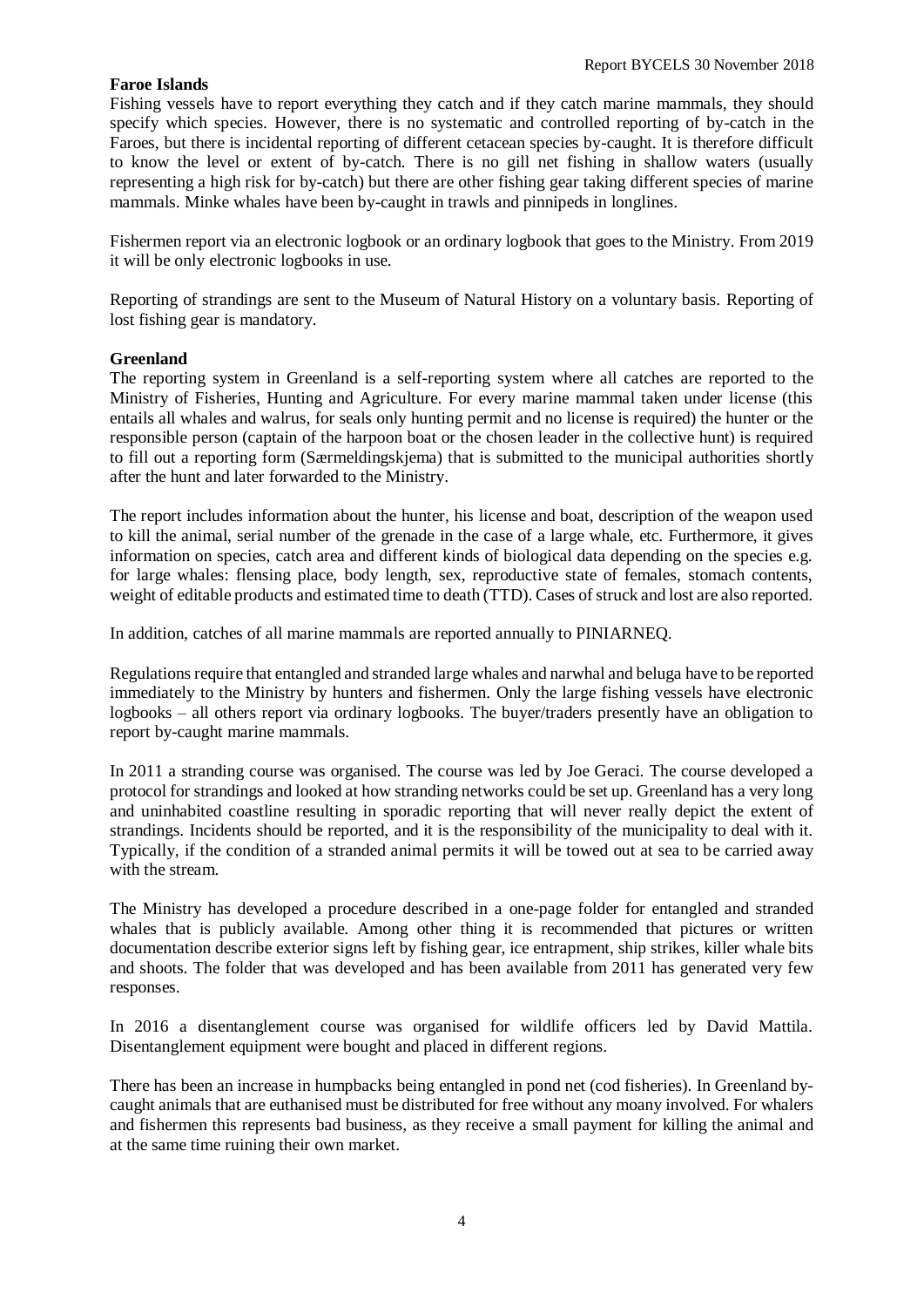#### **Iceland**

Reporting of whale caches is mandatory and based on hunters self-reporting and by inspectors when these are active. Reporting by fisheries are via electronic logbooks for the large vessels (larger than 15 meters) and by logbooks for smaller vessels.

Presently the reporting is only for catch but the authorities are looking into ways of incorporating bycatch. There is an increasing focus on by-catch initiated by the US requirement but there is no system in place yet. Reporting of by-catch is mandatory, but fishermen may not always comply with this.

Harbour porpoises are often by-caught in lump sucker net and represents a problem for the fisheries.

Reporting of lost fishing gear is mandatory. Strandings are reported to the Marine Institute on a voluntary basis.

#### **Norway**

Reporting of by-catch is mandatory, but fishermen do not comply with this. So far, Norway has not used inspector to oversee by-catch. Small cetaceans are by-caught in gill nets and revised estimates are underway for the harbour porpoises calculated using the reference fleet. Large cetacean entanglements (humpbacks and killer whales) in purse seines nets and gill nets have increased in Northern Norway since 2012, due to the seasonal overwintering of spring spawning herring in the fjords. As a result of this the Directorate of Fisheries arranged a disentanglement course for operative personnel both from the Directorate`s Sea Unit and the Coast Guard in 2017. The course was held by David Mattila. The Directorate has also developed an Action plan on how to handle different events involving large whales, including live strandings, whale in fish farm cage, and entanglements. Regarding entangled or entrapped whales in purse seine nets, the Action plan clearly states that the whales have priority over the catch of the fish.

The Institute of Marine Research has an ongoing project looking at the possibility of using pingers to prevent harbour porpoise by-catch in the Reference fleet. Pingers have been used with success by other countries, and it will be investigated if it is feasible to introduce this in the Norwegian fleet. It is known that seals can be triggered by the pingers as they see them as food bells. Pingers for large whales exists but have not been a success.

There is currently no stranding network in Norway or routines for investigation and sampling of stranded cetaceans or pinnipeds. Strandings are reported on a voluntary basis.

The Directorate of Fisheries have for 30 years had a programme to remove lost fishing gear along the Norwegian coast. Today there exists an app for reporting. Lost fishing gear that "continue to fish" represents a by-catch and entanglement problem besides being a conservation issue. Fishermen are supposed to report to the Directorate the position where they have lost gear.

#### **Guidelines**

BYCELS agreed at the last meeting to review IWC guidelines and others (Norwegian guidelines) on by-catch, including entanglement and disentanglement and live strandings with the aim of identifying procedures and actions for recommendation to NAMMCO members. The overall goal would be to make a practical guideline on how to tackle the problems. Greenland raised the issue of developing easily accessible guidelines for practical use for wildlife officers and hunters.

The IWC guidelines emphasize that they are made to provide principles and guidelines for trained personnel to safely and effectively respond to reports of entangled live whales at sea. The objective of an entanglement response is to remove all detrimental entangling gear safely from the whale and learn as much from the entanglement as possible to ultimately prevent entanglements from occurring. Actions by untrained persons can worsen an entanglement and put human lives at risk. Therefore, the IWC and David Mattila do not give detailed instructions on how to actually disentangle but state that specific disentanglement procedures should be addressed through a thorough and strict training programme.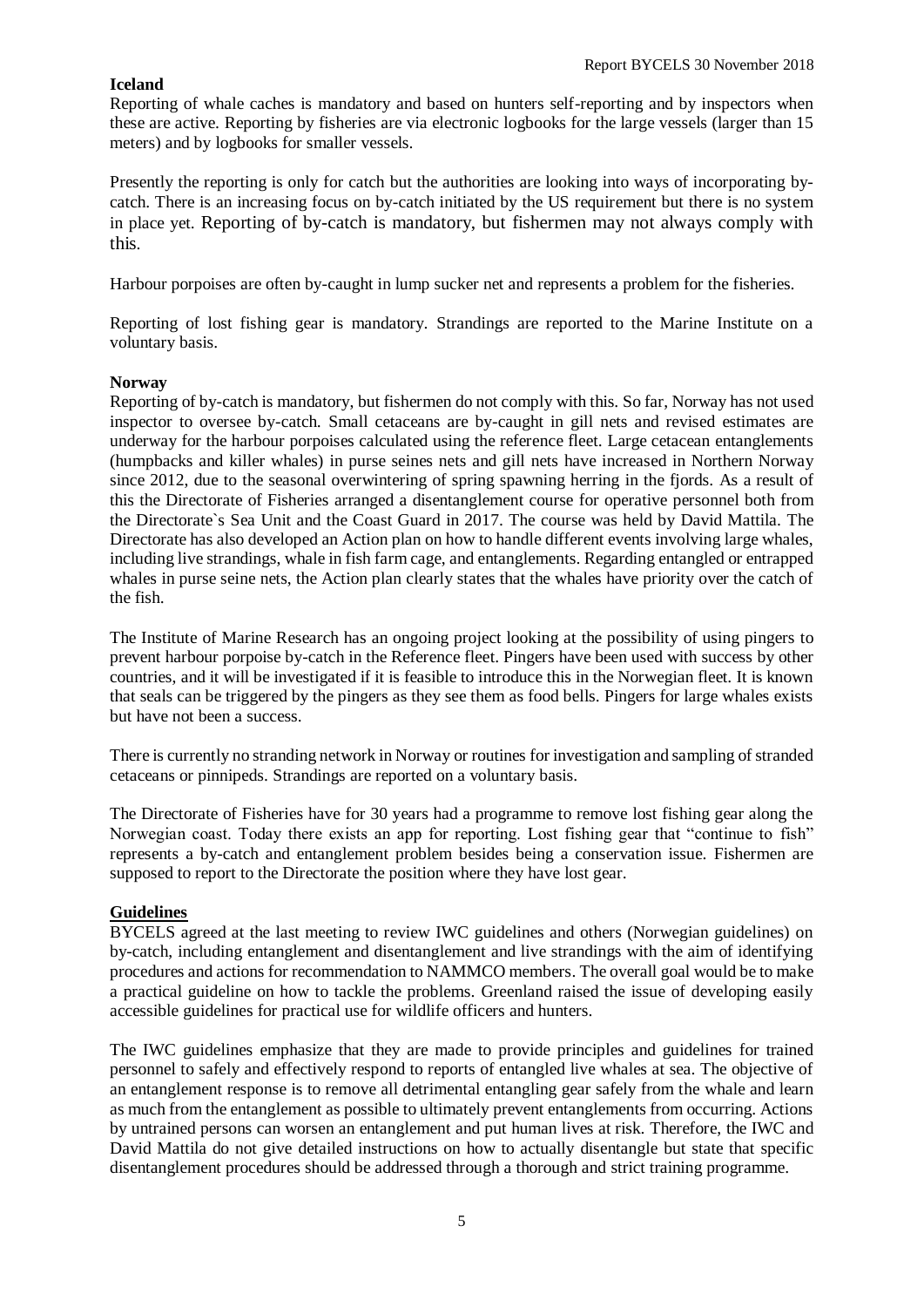Greenland and Norway have both organised this training programme lead by Mattila, and it was agreed that BYCELS should develop NAMMCO general disentanglement guidelines that are tuned into Arctic conditions.

Other guidelines discussed were how to euthanise and sample stranded animals. Norway has recently developed guidelines on euthanasia of live stranded cetaceans, as well as guidelines on how to response to whales entrapped in fish farm cages, and to manage an entanglement situation of large whales. - NAMMCO/BYCELS-2018-02/03 - that would be useful as a basis for developing NAMMCO guidelines.

# **3. FUTURE WORKPLAN**

Based on the discussion under agenda item 2, BYCELS agreed to the following workplan:

- 1. To finalise the tables for reporting on by-catch, entanglement and strandings with the aim of being able to identify where the problem is and what it is in order to make recommendations on mitigation
- 2. Develop guidelines on
	- How to euthanise live stranded animals
	- How to take samples from stranded animals
	- General guidelines on how to disentangle in the Arctic

# **4. ELECTION OF OFFICERS**

The member countries have agreed to a rotation plan for the various committees in NAMMCO. This is to ensure balanced representation between the members. This means that the committees cannot freely choose among its members anymore as the country filiation will be fixed by the rotation plan.

Norway has held the chairmanship in 2018 and Iceland will take over after the next Council meeting in April 2019.

# **5. NEXT MEETING**

The next meeting is scheduled for 5 or 7 February 2019 in Copenhagen. Final date to be confirmed after consultation with CIO.

#### **6. AOB**

No issues were raised under this agenda item.

#### **7. ADOPTION OF THE REPORT**

The report was approved by correspondence on 21 December 2018.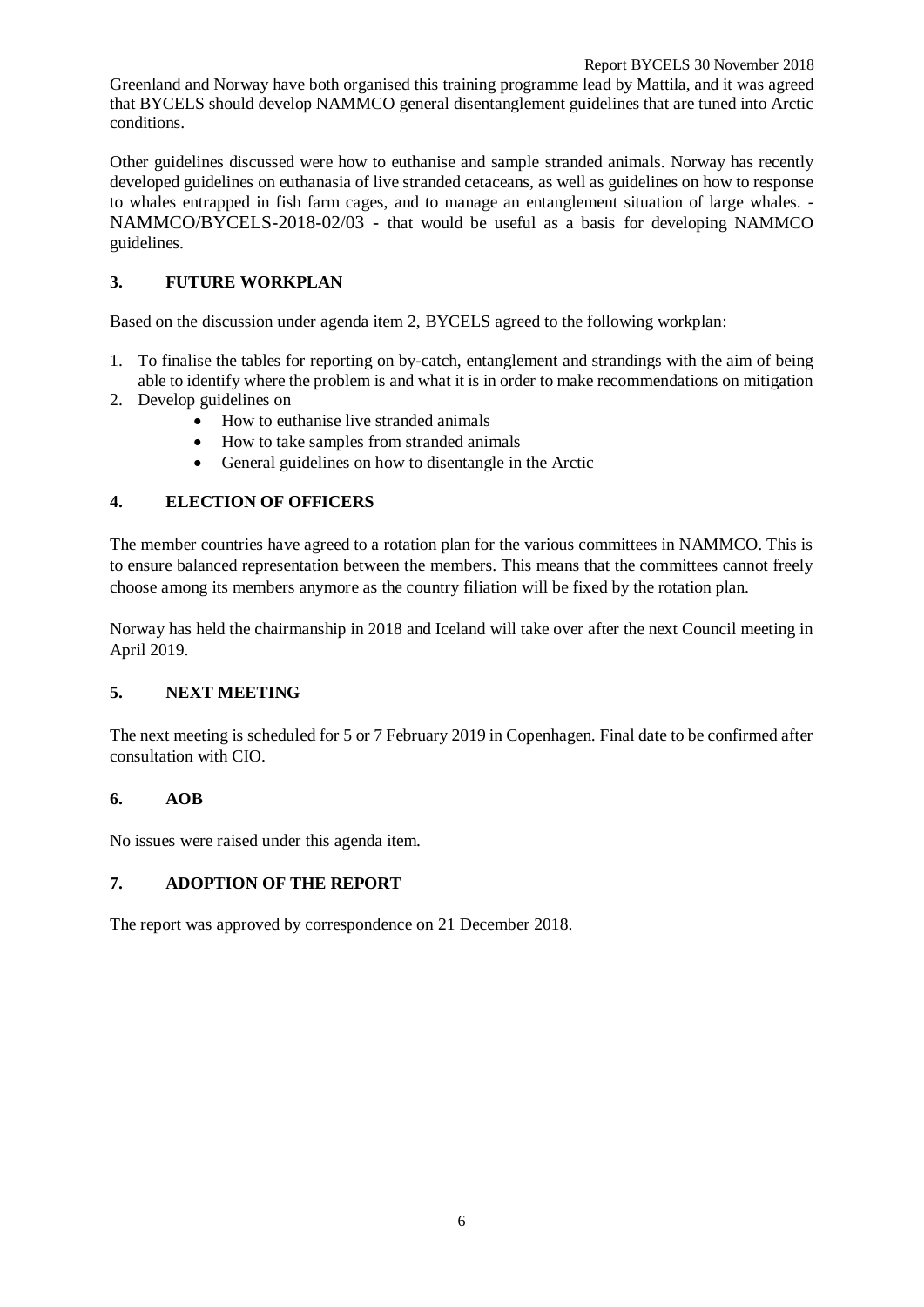# **Agenda**

# **Appendix 1**

- 1. Opening procedure
	- a. Adoption of agenda and review of documents
- 2. Follow up from last meeting
	- Overview table
	- Guidelines
- 3. Future workplan
- 4. Election of officers
- 5. Next meeting
- 6. AOB

#### **List of Documents**

| NAMMCO/BYCELS-2018-02/01: | Annotated agenda and list of documents            |
|---------------------------|---------------------------------------------------|
| NAMMCO/BYCELS-2018-02/02: | Overview of by-catch, entanglement and strandings |
|                           | in NAMMCO                                         |
| NAMMCO/BYCELS-2018-02/03: | Norwegian guidelines on entanglement              |